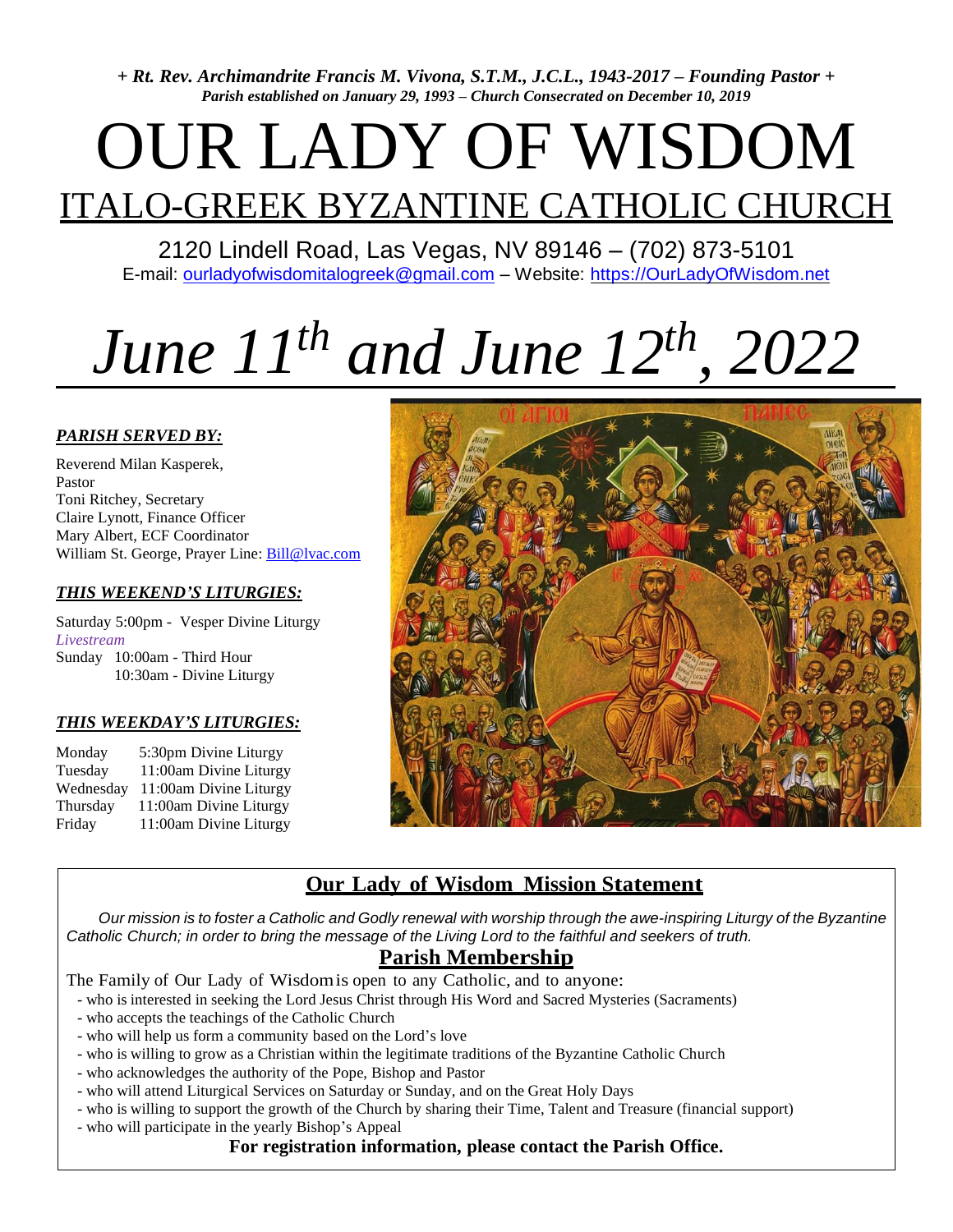#### **LITURGICAL SCHEDULE FOR THE WEEK**

**Saturday, June 11th - SS. Bartholomew and Barnabas, Apostles 5:00pm Vesper Divine Liturgy Livestream**  *Intention: Ernest C Waco by Joseph and Marlene Caprio*  Readings: Acts 11:19-26 & 29-30; Lk 10:16-21

#### **Sunday, June 12th - SUNDAY OF ALL SAINTS**

**10:00am Third Hour 10:30am Divine Liturgy**  *Intention: People of Our Lady of Wisdom* Reading: Heb 11:32-12:2a; Mt 10:32-33,37-38 & 19:27-30

**Monday, June 13th St. Aquilina Martyr 5:30pm Divine Liturgy**  *Intention: +Edward Mieehan with Panachida* Readings: Rom 2:28-3:18; Mt 6:31-34&7:9-11

**Tuesday***,* **June 14th St. Elisha Prophet 11:00am Divine Liturgy** *Intention: Purgation of Souls by Joseph & Marlene Caprio* Readings: Rom 4:4-12; Mt 7:15-21

**Wednesday, June 15th St. Amos Prophet was the father of Isaias 11:00am Divine Liturgy**  *Intention: Franco Prerreli by Steve and Patty Drechsler*  Readings: Rom 4:13-25; Mt 7:21-23

**Thursday, June 16th St. Tychon Wonderworker 11:00am Divine Liturgy**  *Intention:+Stephen Leander Bankhead* Readings: Rom 5:10-16; Mt 8:23-27

**Friday, June 17th SS. Manuel, Sabel and Ishmael Persian Martyrs No Divine Liturgy**  Readings: Rom 5:17-6:2; Mt 9:14-17

**Saturday, June 18th St. Leontius Martyr 3:00pm Wedding Divine Liturgy Emily and Simeon**  Readings: Rom 3:19-26; Mt 7:1-8

**Sunday, June 19th 2<sup>ND</sup> SUNDAY AFTER PENTECOST Father's day 10:00am Third Hour 10:30am Divine Liturgy**

*Intention: People of Our Lady of Wisdom* Reading: Rom 2:10-16; Mt 4:18-23

*Glory to Jesus Christ! Glory to Him Forever!*

**12th– Our Venerable Father, Onuphrius the Great, Hermit**, lived alone for 60 years in the desert of Thebes. He died about A.D. 345, in the reign of Constantius. — Our Venerable Father, Peter of Athos.

**13th– St. Aquilina, Martyr,** suffered death A.D. 117, under the Emperor Trajan. — St. Trephillus, Bishop of Levkusia in Cyprus, suffered at the hands of the Arians, especially because of his loyalty to St. Athanasius. He died about A.D. 370.

**14th– St. Elisha, Prophet, was of the Tribe of Rubin** and son of Saphath B.C. 816. On him fell the mantle of Elias and he continued the work of that great Prophet. In the age of St. Jerome, his grave in Samaria was shown as containing also the body of St. Abdias, the Prophet. He died in the 8th century B.C. — **Our Holy Father, Methodius, Patriarch of Constantinople**, native of Sicily, was induced by the Empress Theodora to accept the See of Constantinople as successor to the Patriarch, Nicephorus. He was celebrated for his sanctity in the Episcopate of his successor, St. Ignatius. He died A.D. 846.

**15th– St. Amos, Prophet, was the father of Isaias,** the Prophet. Tradition says he was scourged and his temples pierced with an iron spike in the 8th century B.C. —**Venerable, Jerome,** born at Stridonium in Dalmatia, was one of the most learned Doctors. He studied at Rome, visited centers of learning in Gaul and Greece, retired into the Desert of Syria for study and prayer, was ordained a priest at Rome, became confidant and advisor of Pope St. Damasus, and finally, settled in Bethlehem. He died A.D. 420. He compiled the "Vulgate" edition of the Bible, which is used even now. — **Translation of the Relics of our Father Theodore "Sykeot"** A.D. 613, in the reign of the Emperor Heracleus.

**16th– St. Tychon, Wonderworker,** Bishop of Amathunsa, was conspicuous for his detestation of idolatry and his care of the poor. He died about A.D. 450.

**17th– SS. Manuel, Sabel, and Ishmael**, Persian Martyrs, Christians, sent by their King, Baitan, to negotiate peace with the Emperor Julian, the Apostate. Tradition has it that Julian had them arrested, condemned, beheaded, and their bodies burned A.D. 362. — SS. Isaurus, Basil, Innocent, Jeremias, and others, having concealed themselves in a cave at Appolonia in Macedonia in the 3<sup>rd</sup> century persecution, on being discovered, were tortured and beheaded.

**18th– St. Leontius, Martyr**, suffered torture and death for Christ in Tripoli in Phoenicia about A.D. 76, in the reign of Vespasian, Emperor

**19th – St. Jude, Apostle, brother of St. James,** the Less and, thus, related to our Lord Jesus, was one of the Twelve. Called also Thaddeus, preached in Mesopotamia and with St. Simon in Persia. Both suffered martyrdom together in Persia. — **St. Zosimus, Martyr,** was beheaded for the Faith at Spoleto in Italy under Trajan, about A.D. 110.

#### **SUNDAY OF ALL SAINTS – June 12, 2022**

**"The one who saves his life will lose it, but whoever loses his life for my sake will obtain it." The saints show us the meaning of Christ's words, when they obtained life by giving their lives for the sake of Christ. Serving as a monk, nun, priest, deacon or in minor orders is one way to lose one's life. This may be your calling to grow in Christ. Contact the Vocations Office at 206-329- 9219 or email:** *[vocations@ephx.org](mailto:vocations@ephx.org)*

**Services will be Livestream according to the bulletin. Please go to our website for the Livestream links at [https://ourladyofwisdom.net](https://ourladyofwisdom.net/)**

*EPARCHIAL APPEAL 2022. All parishioners received in the mail Bishop Olmsted's letter and pledge form. Please kindly support to your best ability our Parish goal of \$30,739.19. THANK YOU for your contributions. As of April 29, 2022, we have reached \$15,806.00 of our goal with 31 families or 51.42% participation.*